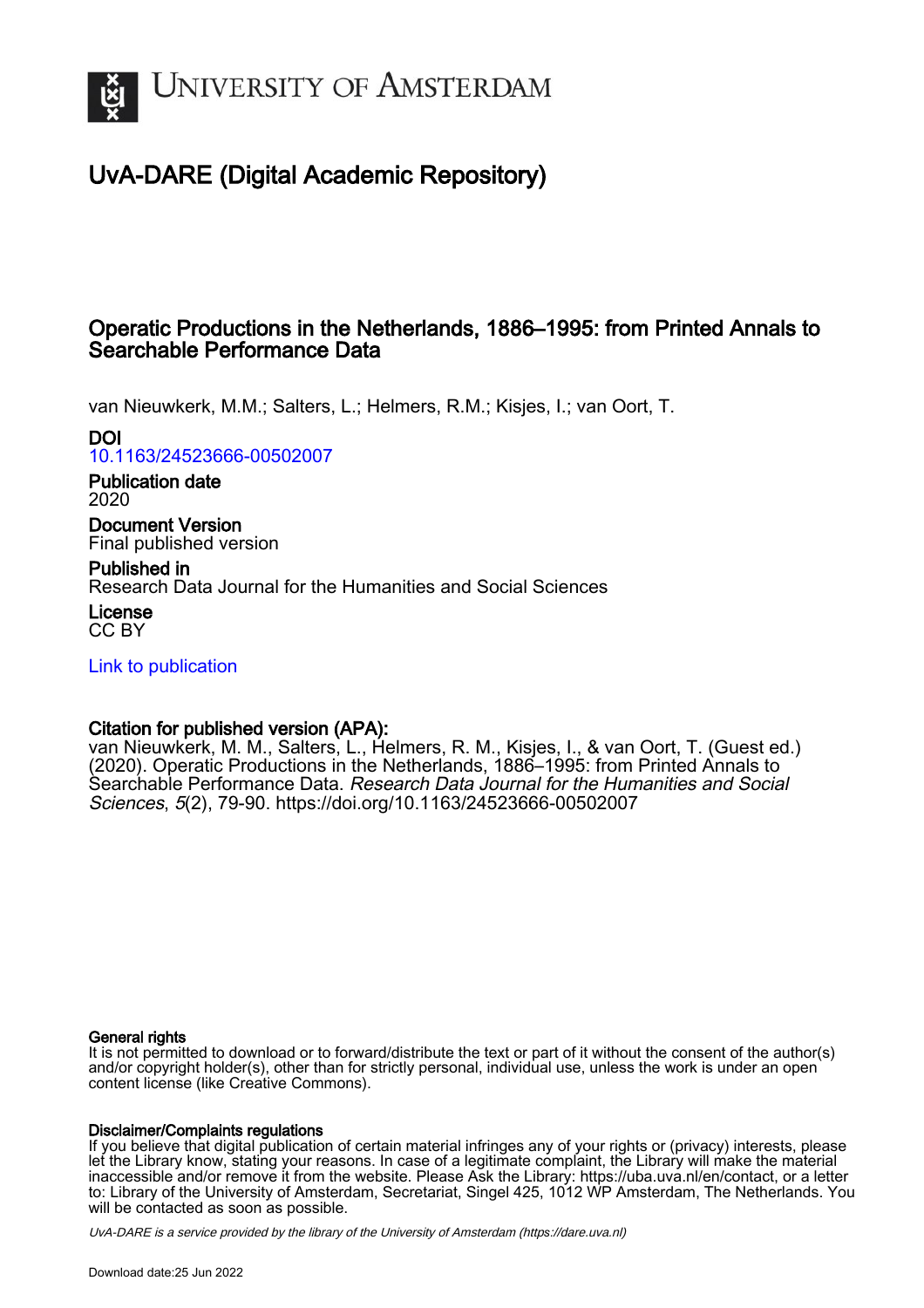



# **Operatic Productions in the Netherlands, 1886–1995: from Printed Annals to Searchable Performance Data**

*Arts and Media*

*Mascha M. van Nieuwkerk* University of Amsterdam, Amsterdam, Netherlands *maschavannieuwkerk@gmail.com*

*Liselotte Salters* University of Amsterdam, Amsterdam, Netherlands *liselotte.salters@hotmail.com*

*R. M. Helmers* University of Amsterdam, Amsterdam, Netherlands *r.m.helmers@uva.nl*

*Ivan Kisjes* University of Amsterdam, Amsterdam, Netherlands *i.kisjes@uva.nl*

## **Abstract**

This data paper accompanies the database *Operatic productions in the Netherlands*, an open dataset containing details on over five thousand opera productions in the Netherlands between 1885 and 1995 extracted from the *Annalen van de Nederlandse Operagezelschappen* (Annals of the Opera Companies in the Netherlands), which appeared in book form in 1996. These data give an extremely rich account of the performance history of operatic works and the personnel involved in their production. Since the original publication lacks a critical introduction, the authors have attempted to reconstruct the origins and systematics of the collection. They also discuss the attributes of the data and the basic data structure in order to give users relevant information to use and restructure the data for their interests. The data structure and metadata classifications are based on an inventory of the classifications used in existing performing arts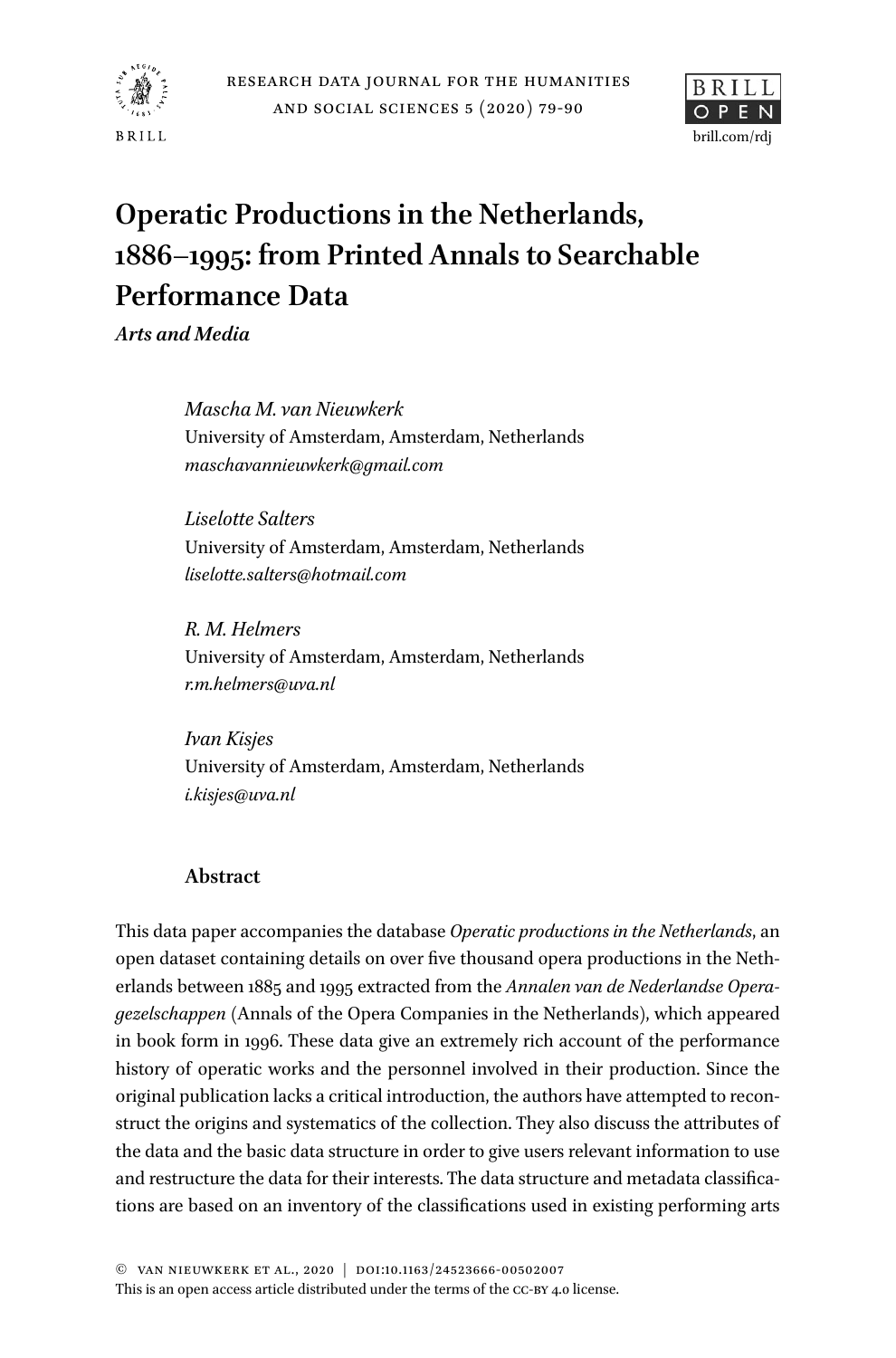databases across Europe. This facilitates future connections to other relevant performing arts datasets. The transfer of the *Annals* into a relational database finally brings out their full research potential.

#### **Keywords**

opera – music – theatre – repertoire – performance data – Netherlands – relational database

- Related data set "Operatic productions in the Netherlands" with  $\text{DoI}$  [https://](https://www.doi.org/10.17026/dans-zcy-g3pt) [www.doi.org/10.17026/dans-zcy-g3pt](https://www.doi.org/10.17026/dans-zcy-g3pt) in repository "DANS"
- See the showcase of the data in the Exhibit of Datasets: [https://www.dans](https://www.dansdatajournal.nl/rdp/exhibit.html?showcase=nieuwkerk2020b) [datajournal.nl/rdp/exhibit.html?showcase=nieuwkerk2020b](https://www.dansdatajournal.nl/rdp/exhibit.html?showcase=nieuwkerk2020b)

#### **1. Introduction**

In 1996 the Dutch Theatre Institute and Dutch National Opera published the *Annalen van de Nederlandse Opera-gezelschappen* (Annals of the Opera Companies in the Netherlands; from here on: the *Annals*), a fifteen-pound-heavy book of almost 1,300 pages with details on over five thousand opera productions in the Netherlands ([Hulpusch, 1996\)](#page-11-0). Now, more than twenty years later, this ambitious but unwieldy overview of Dutch opera history has finally been digitized and made available as open data as part of the CREATE research program of the University of Amsterdam. In the digitization process, the original indices were entered into a relational database that brings out the full research potential of the data. The database gives an extremely rich account of local operatic culture, the careers of singers, set and costume designers, directors and the local performance history of both famous and lesser-known operatic works.

In this data paper, we will discuss the attributes of the data and, since the original publication is lacking a critical introduction, attempt to reconstruct the collection's origins and systematics. Furthermore, the basic data structure will be introduced in order to give users relevant information to use and restructure the data according to their interests. The data structure and metadata classifications used are based on the MEPAD European inventory of the classifications used in existing performing arts databases across Europe (Baptist, Van Oort, & Noordegraaf, forthcoming). This should facilitate the connection to other performing arts databases.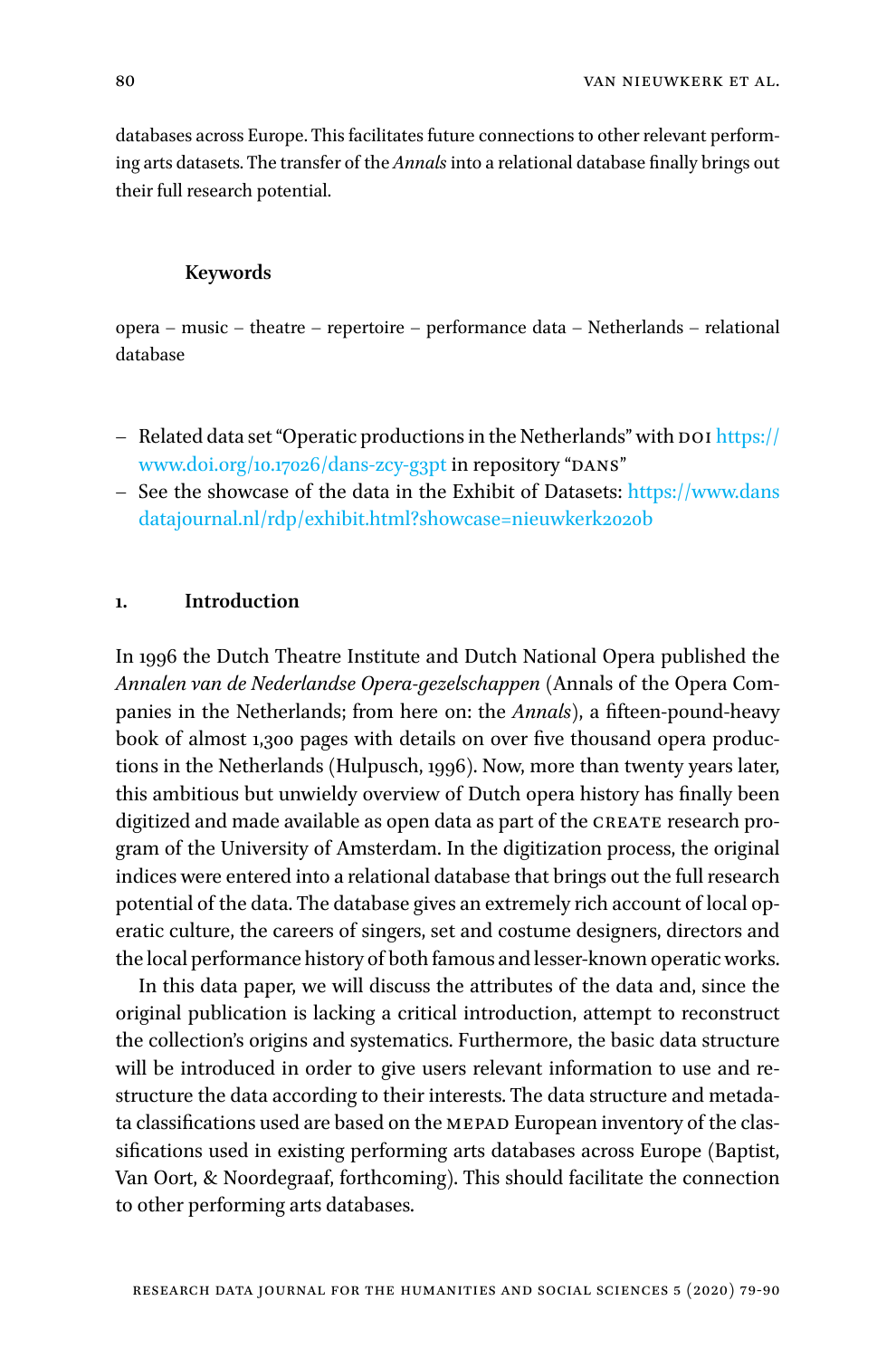#### **2. Lexicons and Datasets**

In the scholarly study of opera there is a long tradition of printed reference works that give a selected overview of works, composers, premiere dates and performers (e.g. [Loewenberg, 1955;](#page-11-1) [Gatti, 1964](#page-11-2); [Seeger, 1978](#page-12-0); [Sadie, 1992](#page-12-1)). In many ways, these printed volumes are the paper predecessors of digital databases: collections of entries connected to sets of descriptions (metadata). Focusing on canonical works and composers, such lexicons, annals and indices have long formed the backbone of music studies.

In recent decades, however, new avenues of enquiry have opened up within musicology. Attention has shifted from the study of musical works as 'texts' to broader questions concerning the function of music in social and cultural life, and scholars have taken up a more bottom-up approach to music history involving socioeconomic aspects of concert life, patterns of taste, and local musical practices (e.g. [Pasler, 1993;](#page-12-2) [Johnson, 1995;](#page-11-3) [Weber, 2001, 2009a, 2009b](#page-12-3); [Hall-Witt, 2007;](#page-11-4) [Bashford, 2008](#page-11-5)). As a result, issues of performance and reception have assumed a prominent place in the field.

With these expanding interests, the types of sources used are becoming more diverse as well. An inventory by Vincent [Baptist \(2018\)](#page-11-6) for *[MEPAD:](https://public.tableau.com/profile/v.baptist#!/vizhome/InventoryofEuropeanPerformingArtsDataProjects_0/InventoryofEuropeanPerformingArtsDataProjects)  [Mapping European Performing Arts Data](https://public.tableau.com/profile/v.baptist#!/vizhome/InventoryofEuropeanPerformingArtsDataProjects_0/InventoryofEuropeanPerformingArtsDataProjects)* shows that all over Europe, relational databases are currently being created to connect traditional indices of works and composers to events, venues, programming practices, journalism and other relevant aspects of musical culture. Examples such as *The Concert Programmes Project* ([Ridgewell, 2010](#page-12-4)) and *Concert Life in Nineteenth-Century London Database* (Dix, Cowgill, Bashford, McVeigh, & Ridgewell, 2014) show the enormous advantages of these datasets for research into musical cultures and practices. In the meanwhile, the performance history of various prominent opera houses such as the [London Royal Opera House](http://www.rohcollections.org.uk/Performances.aspx), [Paris Opéra Comique](https://dezede.org/dossiers/archives-opera-comique/data), and [Prague National Theatre](http://archiv.narodni-divadlo.cz/default.aspx?jz=cs%26dk=tituly_podlezanru.aspx%26pn=456affcc-f402-4000-aaff-c11223344aaa) has been made available in digital form. By transforming existing printed datasets into relational databases, their usefulness for future research can be secured.

The database presented here also opens up possibilities for expanding research beyond the realm of individual famous opera houses into opera practices at a regional level. The *Annals* lists the operatic productions staged by hundreds of major and minor organizations that have been active in the Netherlands in the period 1886–1995. This allows for a big-data approach addressing large-scale processes such as the canonization and dissemination of repertoires.

For each production, the *Annals* provide detailed information, identifying premiere dates per season as well as its contributing artists, musicians, roles,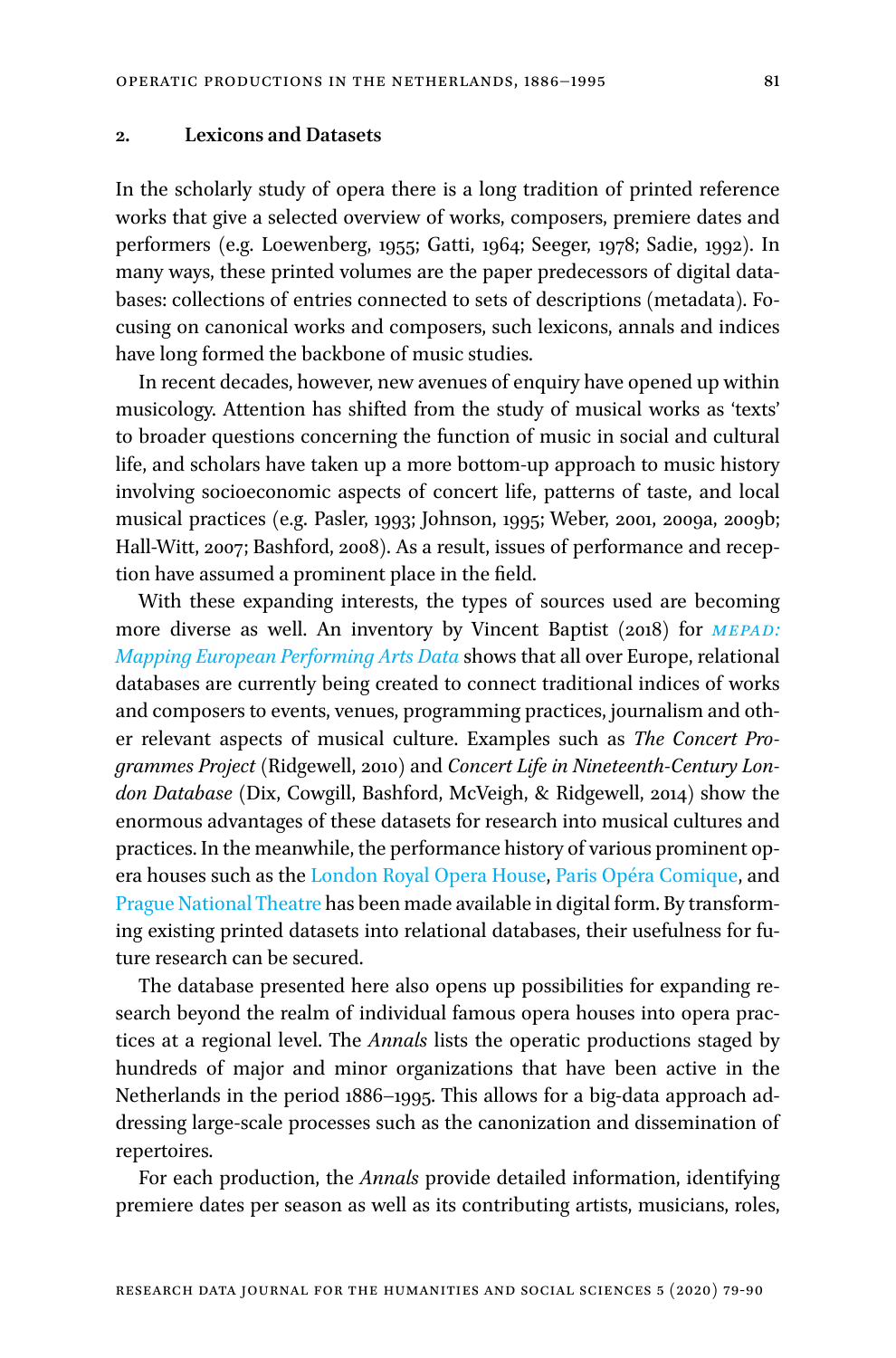singers, directors, choreographers, set and costume designers, producers, light designers, etc. Furthermore, it contains information about the translation or adaptation of operas and, in some cases, even the languages of individual arias if different from the language of the rest of the performance. The main limitation of the dataset is that it focuses on *productions* – that is, the version of the opera produced by a certain director and artistic team, rather than individual performances. It only records the date of the season premiere for each production without further performance dates. Therefore it can not be used to collect statistics about the exact number of performances of an opera.

#### **3. The Annals: Origins and Digitization**

The *Annals* originate in a private card index of opera performances created by theatre history enthusiast Peter Hulpusch. He was encouraged to publish his material by professor of musicology Eduard Reeser and Hans Kerkhoff, founder of the 'Saturday Matinee' at the Amsterdam Concertgebouw. Hulpusch then sought collaboration with the Dutch Theatre Institute (TIN) that facilitated the publication. [\(Hulpusch 1996;](#page-11-0) for more details on the backgrounds of the original publication, see [this article](https://www.create.humanities.uva.nl/blog/the-contentious-history-of-the-annals-of-dutch-opera) by [van Nieuwkerk, 2018a](#page-12-5); [Beer, 1996](#page-11-7); [Jansen, 1996\)](#page-11-8).

The original printed *Annals* give a chronological overview of productions per opera company per season, with information about the premiere date, the cast, the artistic team, etc. In the original indices the information is grouped into six main registers: titles, composers, librettists, companies, artistic and/or managing directors and names. For each opera production, the work's original language as well as the language of the staging is indexed [\(fig. 1](#page-5-0)).

The indices were particularly helpful in the post-correction of the digitization process. After converting the printed text into 'machine-encoded' text with the optical character recognition (OCR) tool Tesseract 4.0, we used the indices as a dictionary to clean up the ocr. By comparing the different indices with the OCR scanned texts, errors could be recognized and corrected automatically or manually, depending on the scale of occurrence.

#### **4. Data Structure**

- Operatic productions in the Netherlands deposited at DANS DOI: <https://www.doi.org/10.17026/dans-zcy-g3pt>
- **Temporal coverage:** 1885–1995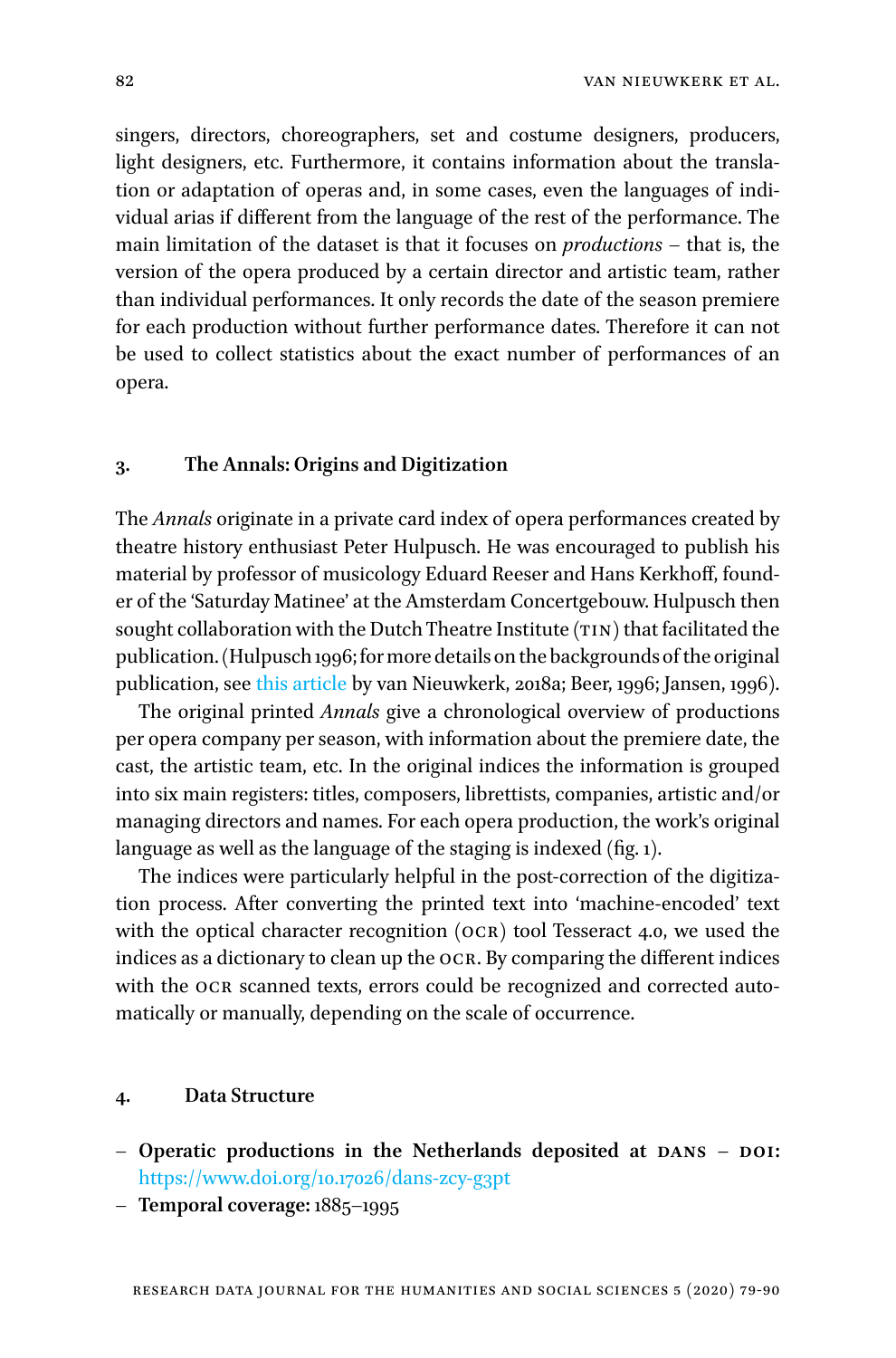<span id="page-5-0"></span>

FIGURE 1 A sample of the languages of the productions of four opera's originally written in German, French, Dutch and Italian respectively

The data in the relational database is structured following the general categorization of the book, with the indices preserved as the main tables in the database. This produced two main layers: 1) works, connected to composers and librettists; and 2) productions, connected to a premiere date and all its contributors. It is important to note that, while the *Annals* only list productions, every production accounts for a set of distinct events (individual performances of that production). In order to make the dataset compatible with analogous event-based performance datasets found in the *MEPAD* inventory, such as the [Royal Opera House Performance Database](http://www.rohcollections.org.uk/Performances.aspx) (The Royal Opera House, n.d.) and [AusStage](https://www.ausstage.edu.au/pages/learn/about/data-models.html) (The AusStage Consortium, n.d.), a third layer denoting 3) performance events was added. In the current dataset, every production ID is connected to a single event only, the premiere, but the extra layer allows users to add the dates and details of subsequent performances by creating new events and connecting them to the same production.

The final structure of the data is represented in [figure 2:](#page-6-0) to each level of the performance (work, production and event) *people* (contributors) and *organizations* are connected using crosstabs. Works are connected to composers and librettists, productions to a production company and the artistic team involved in the production (directors, translators, set and costume designers, light designers, choreographers, etc.) and events to a *venue* (with a *location*) and the performing cast (singers, actors and musicians).

As far as possible, the many annotations used in the book have been transformed from string text into structured tables with cities, production companies, persons roles or organization roles, etc. to allow for systematic inquiry. For all of these tables, we have provided a column with an English translation of the essential information to make it accessible to an international audience. Some data, however, particularly the indications of the singers' roles (which may include translated names such as 'graaf Almaviva' or unnamed characters such as 'a notary' or 'an officer'), is provided only in the Dutch spelling as given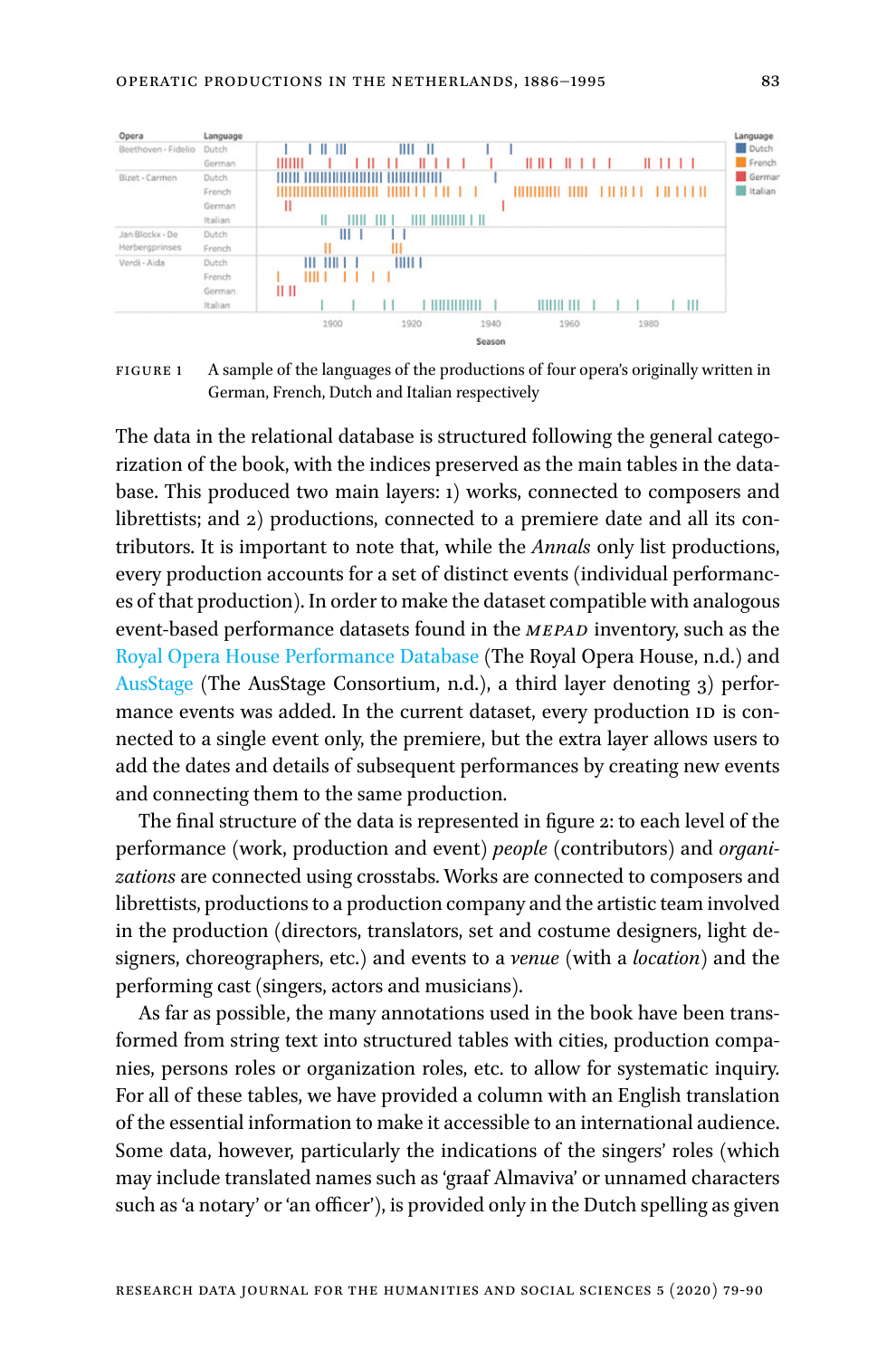<span id="page-6-0"></span>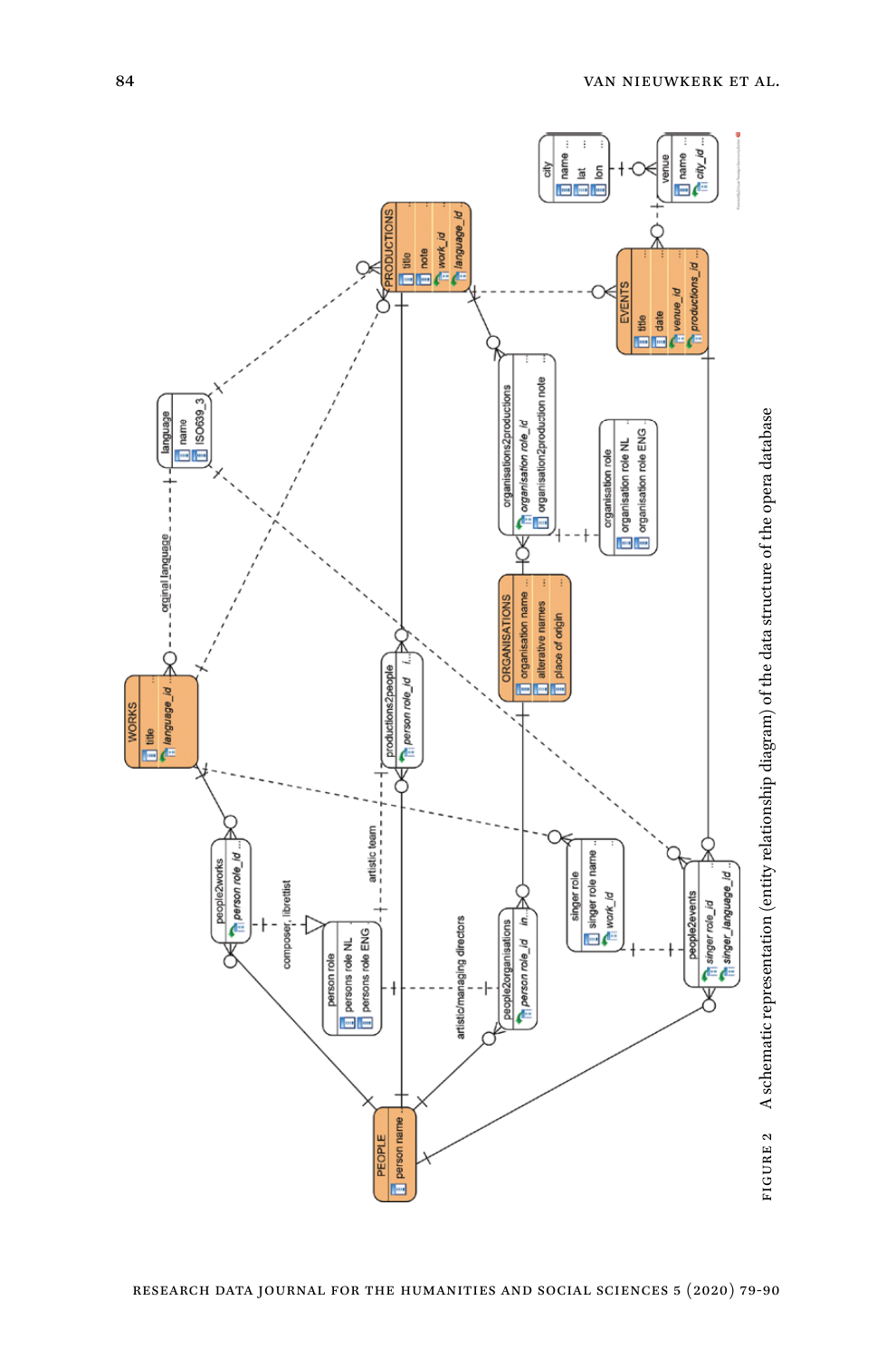in the *Annals*, since we lacked the capacity to harmonize and translate all the 47,273 role names.

#### **5. Coverage**

The database currently includes information on 5,057 productions of 785 operas involving 623 organisations and 9,112 people (artists, composers, managers, etc.). In spite of the original ambition to include "all the productions, companies, composers, librettists, singers, conductors and directors […] of a century-long life of opera" ([Hulpusch, 1996,](#page-11-0) p. 6), we cannot be certain about the coverage of the collection. The authors did not define the scope of their ambitious project, nor did they specify the archival origins of the information used. In order to identify possible gaps and limitations to the data and to reconstruct the collection principles of its collectors, we have matched the data to analogous datasets.

The *Production Database* of the former Dutch Theatre Institute (TIN) offers an interesting point of reference for analysing the scope of the *Opera Annals* (Theatercollectie, UvA, n.d.). Although both the *Opera Annals* and the *Production Database* were created under the auspices of the TIN, the two databases do not seem to have had a shared origin. After the digitization of the *Annals* was finished, the tin has begun to harmonize their *Production Database* with the current opera dataset.

This *Production Database* has obvious similarities with the *Annals* in terms of structure and shows a significant overlap with it. However, it includes activities of all performing arts and is therefore much larger in scope. When we filter out the non-operatic productions from the *Production Database*, the extensiveness of the *Annals* becomes apparent. [Figure 3](#page-8-0) shows the number of events in the *Production Database* labelled as 'music theatre', 'opera' or 'operetta', compared to the number of events in the *Annals*. The differences in the amount of data collected per season are striking. The *Annals* collection is especially rich for the period 1886–1924. Between 50 and 100 productions per season are indexed in de *Annals* in this period. Given the fact that these dates are only the first performances (premieres) of every production, the total number of opera performances can be estimated at at least a factor ten more (see this [article](https://www.create.humanities.uva.nl/blog/the-contentious-history-of-the-annals-of-dutch-opera) by [van Nieuwkerk, 2018a](#page-12-5)). This means that according to the *Annals* there would have been a yearly average of between 500 and 1,000 operatic performances in the Netherlands in this period.

[Figure 3](#page-8-0) shows that, beginning in 1984, 'opera' events in the TIN collection outnumber the *Annals*. It is worth noting here that, originally, Peter Hulpusch had wanted to cover only a century of opera, starting with establishment of the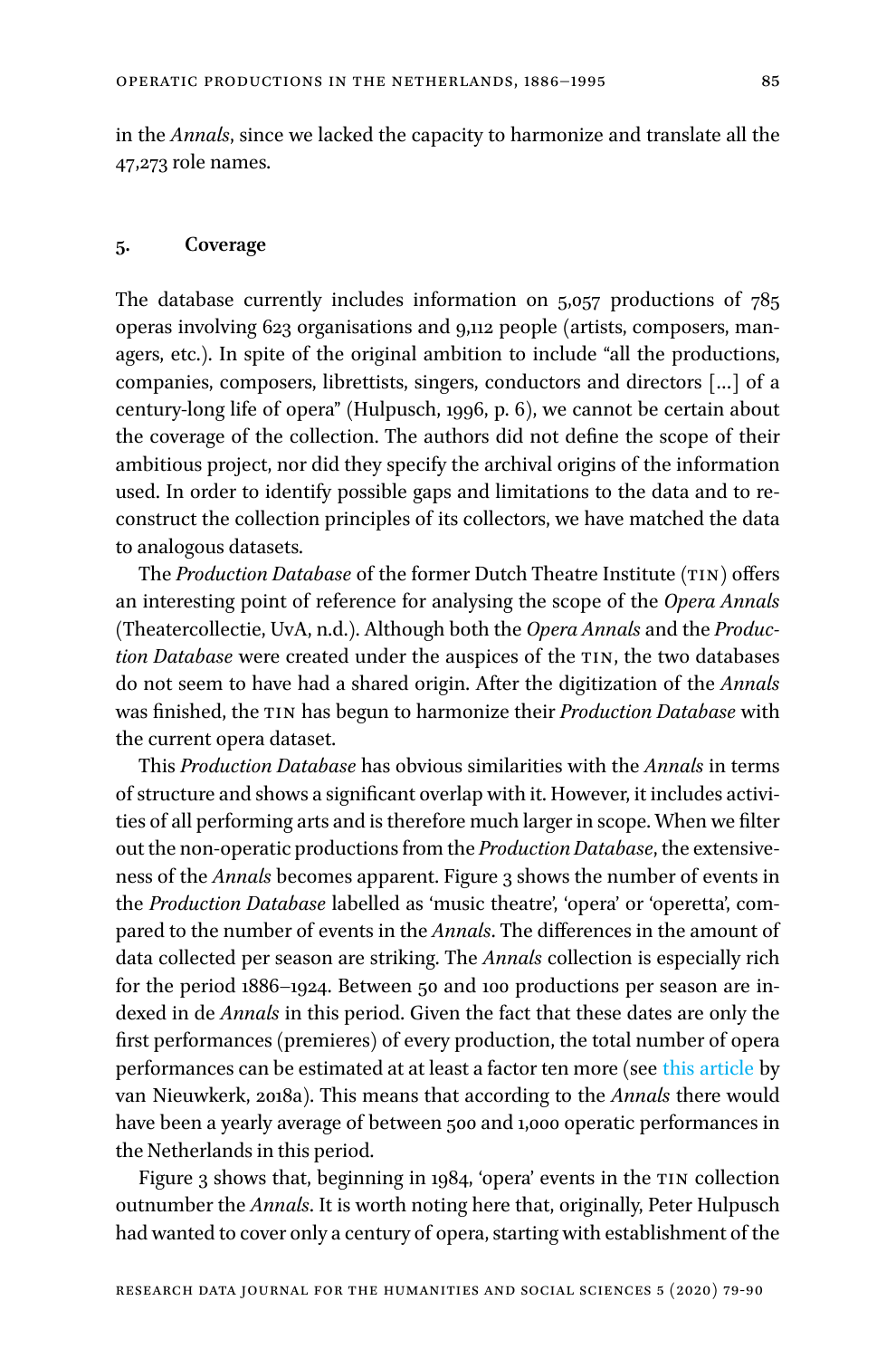<span id="page-8-0"></span>

from [http://theatercollectie.uva.nl/search/advanced,](http://theatercollectie.uva.nl/search/advanced) retrieved january 23, 2019.

first Dutch-language opera company in 1886 and ending with the opening of Het Muziektheater in 1986. Since the 1980s, there has been a proliferation of small-scale opera companies and the editors of the *Annals* do not seem to have included all of these. Small, hybrid companies such as the Needcompagny, Taller Amsterdam and Theaterwerkplaats InDependence do not appear in the *Annals*.

We also compared the data of the *Annals* to samples of analogous datasets that are more specialised than the *Production Database*, covering the repertoire of individual venues or companies. We matched the data to a sample of the repertoire of the Amsterdam City Theatre in the years 1886–1890 from *act: Amsterdam City Theatre Database* (Blom, n.d.), the repertoire of the Dutch Opera Foundation indexed in [Coleman \(1986\)](#page-11-9) and the *Dutch Opera Archive*, a website with productions of the National Opera, Nederlandse Reisopera, Opera Zuid and their predecessors (Lever, n.d.). This process did not reveal any structural gaps, only some individual instances of productions that appear to have been overlooked by the collectors. Those instances have been added to the dataset (see this [article](https://www.create.humanities.uva.nl/blog/the-contentious-history-of-the-annals-of-dutch-opera) by van [Nieuwkerk, 2018a](#page-12-5) for an overview of these instances).

#### **6. Defining Opera**

Any data collection can only be complete within the limits set to it by its collectors. When it comes to opera, setting these limits is no easy matter. Attempts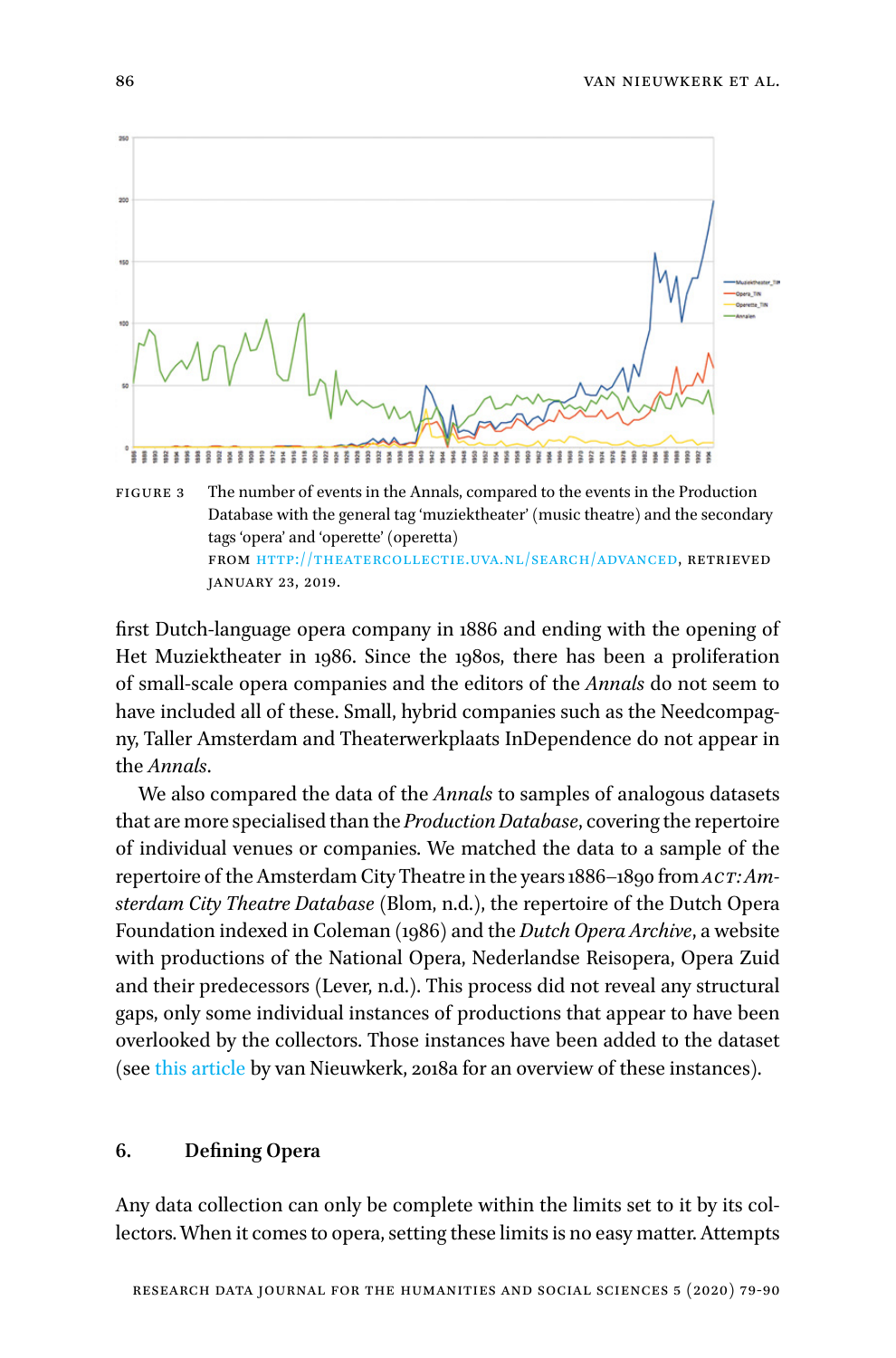at defining the term 'opera' invariably lead into a terminological minefield in which, as Tim [Carter \(2014\)](#page-11-10) has observed, one is forced to choose between narrow definitions that exclude too many and broad ones that exclude too few. Many examples of "a drama in which the actors sing some or all of their parts" [\(Brown et al., 2001\)](#page-11-11) – such as 'musical' and 'operetta' pieces – are likely to provoke a heated discussion among operatic gatekeepers ([Abbate & Parker,](#page-10-0)  [2012](#page-10-0)). This might explain why the criteria for the inclusion of operas in annals and lexicons are often vague and subjective. Alfred Loewenberg, for example, writes in his introduction to his well-known *Annals of Opera* (1955, p. 4) that "those works have been selected that have obtained success or attracted attention outside their countries of origin. […] [T]he number of entries could easily have doubled; but the book had to be kept within reasonable limits."

The *Annals*, which are explicitly titled *Annals of the Opera Companies in the Netherlands*, avoided this choice of works by turning to a selection of *companies*. The cross-referencing with external databases confirms that the limits set by the collectors of the *Annals* were in the first place institutional and geographical: the collection includes productions of *opera companies* performing within the *Dutch geographical border*. We found, therefore, that only productions by institutions identified as actual opera companies have been included: operatic performances by companies principally devoted to other genres such as spoken theatre, operetta, puppet theatre, or children's theatre were not.

On the work level the term opera is generally used in a broad sense, covering works with either sung recitatives or spoken dialogue. Operettas, too, are included if performed by opera companies, as were other forms of music theatre with strong connections to the western operatic tradition, such as Ligeti's *Aventures et nouvelles aventures*, Weill's *Dreigroschenoper* and Stravinsky's *Histoire du soldat*. Other border cases such as puppet opera, opera-ballet, radio opera, rock opera and traditional Chinese opera, on the other hand, were not. Also excluded are plays with incidental music, such as Beethoven's *Egmont*, Grieg's *Peer Gynt* and plays advertised in the Amsterdam City Theatre as 'klucht met zang' (comedy, or farce, with song), as well as oratorios, cantatas and concert performances of opera in concert halls (see this [article](https://www.create.humanities.uva.nl/blog/the-contentious-history-of-the-annals-of-dutch-opera) by [van Nieuwkerk,](#page-12-5)  [2018a](#page-12-5)).

#### **7. Research Potential**

The new database opens up significant new research possibilities. First of all, it offers insight into the scale and variety of operatic life in the Netherlands, a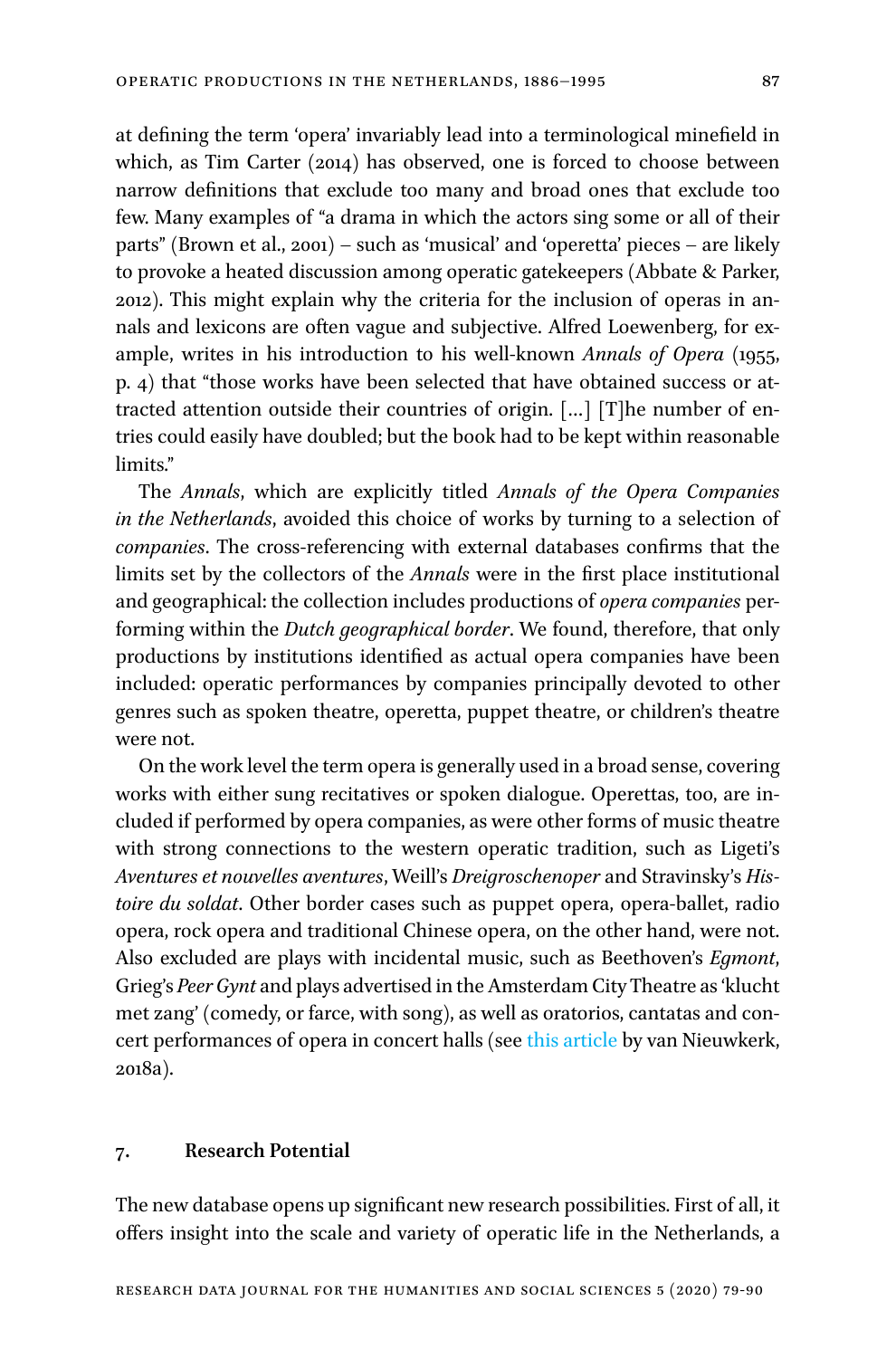country that, historically, has no strong reputation for being receptive to opera and has therefore attracted little scholarly interest. We can now begin to chart the ebb and flow in the popularity of particular works, composers, subjects, styles and traditions on various Dutch stages and involve them in central questions of quantitative repertoire research concerning the formation of operatic canons and the tensions between 'classical' and contemporary repertoire that have been extensively studied for concert music, but have only more recently become a topic in opera research ([Weber, 1992, 2003, 2009a](#page-12-6) and 2009b; [Hall-](#page-11-4)[Witt, 2007](#page-11-4); [Weber & Newark, forthcoming\)](#page-12-7).

Crucially, the database has been designed to facilitate comparison and integration with other datasets, which we hope will eventually allow for systematic research in a variety of contexts and on a pan-European or worldwide scale. It allows for comparative studies of operatic cultures, studies into the diffusion and circulation of operas, and – given the detailed information on personnel supplied in the *Annals* – studies into the professional networks and cultural industry that enabled operatic performances.

The fact that the dataset includes information about performance language and alternative titles also makes it a helpful source for the study of translation and adaptation in musical practice; and the occasional notes about the language in which individual singers performed their parts offer a glimpse into the specific national traditions performers were trained in and the practice of so-called suitcase arias ([Poriss, 2009\)](#page-12-8).

Finally, opera, as the collaborative art form *par excellence*, offers various opportunities for interdisciplinary research. As an example, one of us has conducted a pilot study relating the data from the *Annals* to the programming of operatic excerpts on Amsterdam's concert stages, Felix Meritis and the Concertgebouw (van [Nieuwkerk, 2018b\)](#page-12-9). The possibilities for exploring the interrelations with data from other cultural disciplines such as spoken theatre, literature or film are manifold.

We hope, therefore, that the *Operatic productions in the Netherlands database* will prove to be a welcome contribution to the study of this art form that cuts across both artistic domains and national borders.

#### **References**

- <span id="page-10-0"></span>Abbate, C., & Parker, R. (2012). *A history of opera: The last four hundred years*. London: Allen Lane.
- AusStage Consortium, The. (n.d.) Data Models. [The Australian Live Performance Database]. Retrieved November 5, 2018, from [https://www.ausstage.edu.au/pages/](https://www.ausstage.edu.au/pages/learn/about/data-models.html) [learn/about/data-models.html](https://www.ausstage.edu.au/pages/learn/about/data-models.html).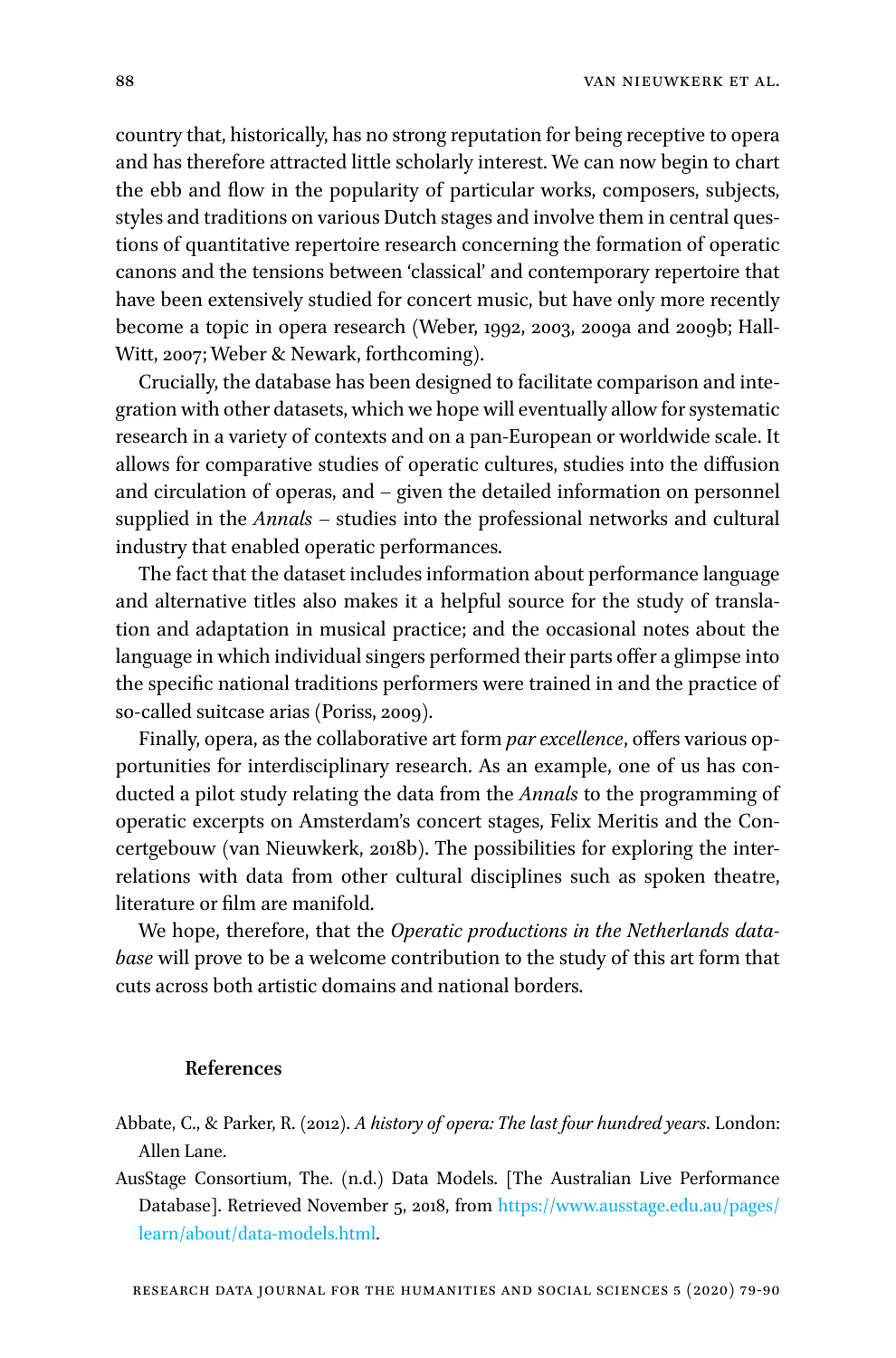- <span id="page-11-6"></span>Baptist, V. (2018, August 8). Inventory of European Performing Arts Data Projects. Retrieved from [https://public.tableau.com/profile/v.baptist#!/vizhome/Inventoryof](https://public.tableau.com/profile/v.baptist#!/vizhome/InventoryofEuropeanPerformingArtsDataProjects_0/InventoryofEuropeanPerformingArtsDataProjects) [EuropeanPerformingArtsDataProjects\\_0/InventoryofEuropeanPerformingArtsDat](https://public.tableau.com/profile/v.baptist#!/vizhome/InventoryofEuropeanPerformingArtsDataProjects_0/InventoryofEuropeanPerformingArtsDataProjects) [aProjects.](https://public.tableau.com/profile/v.baptist#!/vizhome/InventoryofEuropeanPerformingArtsDataProjects_0/InventoryofEuropeanPerformingArtsDataProjects)
- Baptist, V., Van Oort, T., & Noordegraaf, J. (forthcoming). Mapping European Performing Arts Databases: An inventory of online historical data projects. In: N. Leonhardt (Ed.), *The Routledge companion to digital humanities in theatre and performance*. Abingdon: Routledge.
- <span id="page-11-5"></span>Bashford, C. (2008). Writing (British) concert history. The blessing and curse of ephemera. *Notes*, *64*(3), 58–473.
- <span id="page-11-7"></span>Beer, R, De. (1996, January 19). "Compleetheidswaanzin" teistert historie opera. *De Volkskrant*.
- Blom, F. R. E. (n.d.). Onstage. Online Datasystem of Theatre in Amsterdam from the Golden Age to Today. Retrieved November 13, 2018, from [http://www.vondel.hu](http://www.vondel.humanities.uva.nl/onstage/) [manities.uva.nl/onstage/.](http://www.vondel.humanities.uva.nl/onstage/)
- <span id="page-11-11"></span>Brown, H., Rosand, E., Strohm, R., Noiray, M., Parker, R., Whittall, A., … Millington, B. (2001). Opera (i). *Grove Music Online*. [https://www.doi.org/10.1093/gmo/](https://www.doi.org/10.1093/gmo/9781561592630.article.40726) [9781561592630.article.40726](https://www.doi.org/10.1093/gmo/9781561592630.article.40726).
- <span id="page-11-10"></span>Carter, T. (2014). What is opera? In: H. M. Greenwald (Ed.), The *Oxford handbook of opera*, 15–32. Oxford: Oxford University Press.
- <span id="page-11-9"></span>Coleman, T. (Ed.). (1986). *Een noodzakelijke luxe. 15 jaar Nederlandse Operastichting, 1971–1986*. Zutphen: Walburg Pers.
- Dezede. (n.d.). Archives de l'Opéra Comique. Retrieved from [https://dezede.org/](https://dezede.org/dossiers/archives-opera-comique/) [dossiers/archives-opera-comique/](https://dezede.org/dossiers/archives-opera-comique/).
- Dix, A., Cowgill, R., Bashford, R., McVeigh, S., & Ridgewell, R. (2014). Authority and judgement in the digital archive. *acm International Conference Proceeding Series: DLfM '14 Proceedings of the 1st International Workshop on Digital Libraries for Musicology* (pp. 1–8). <https://www.doi.org/10.1145/2660168.2660171>.
- <span id="page-11-2"></span>Gatti, C. (1964). *Il teatro alla Scala nella storia e nell'arte:1778–1963*. (Vol. 2). Milan: Ricordi.
- <span id="page-11-4"></span>Hall-Witt, J. (2007). *Fashionable acts. Opera and elite culture in London, 1780–1880*, Durham NH: University of New Hampshire Press & Hanover, NH: University Press of New England.
- <span id="page-11-0"></span>Hulpusch, P. (1996). *Annalen van de operagezelschappen in Nederland, 1886–1995*. P. H. Honig (Ed.). Amsterdam: Theater Instituut Nederland.
- <span id="page-11-8"></span>Jansen, K. (1996, February 16). Een opsomming van 1,7 kilo; Annalen van de operagezelschappen in Nederland. NRC Handelsblad.
- <span id="page-11-3"></span>Johnson, J. H. (1995). *Listening in Paris. A cultural history*. Berkeley & Los Angeles: University of California Press.
- <span id="page-11-1"></span>Loewenberg, A. (1955). *Annals of opera, 1597–1940*. (Vols. 1–2). Geneva: Societas Bibliographica.